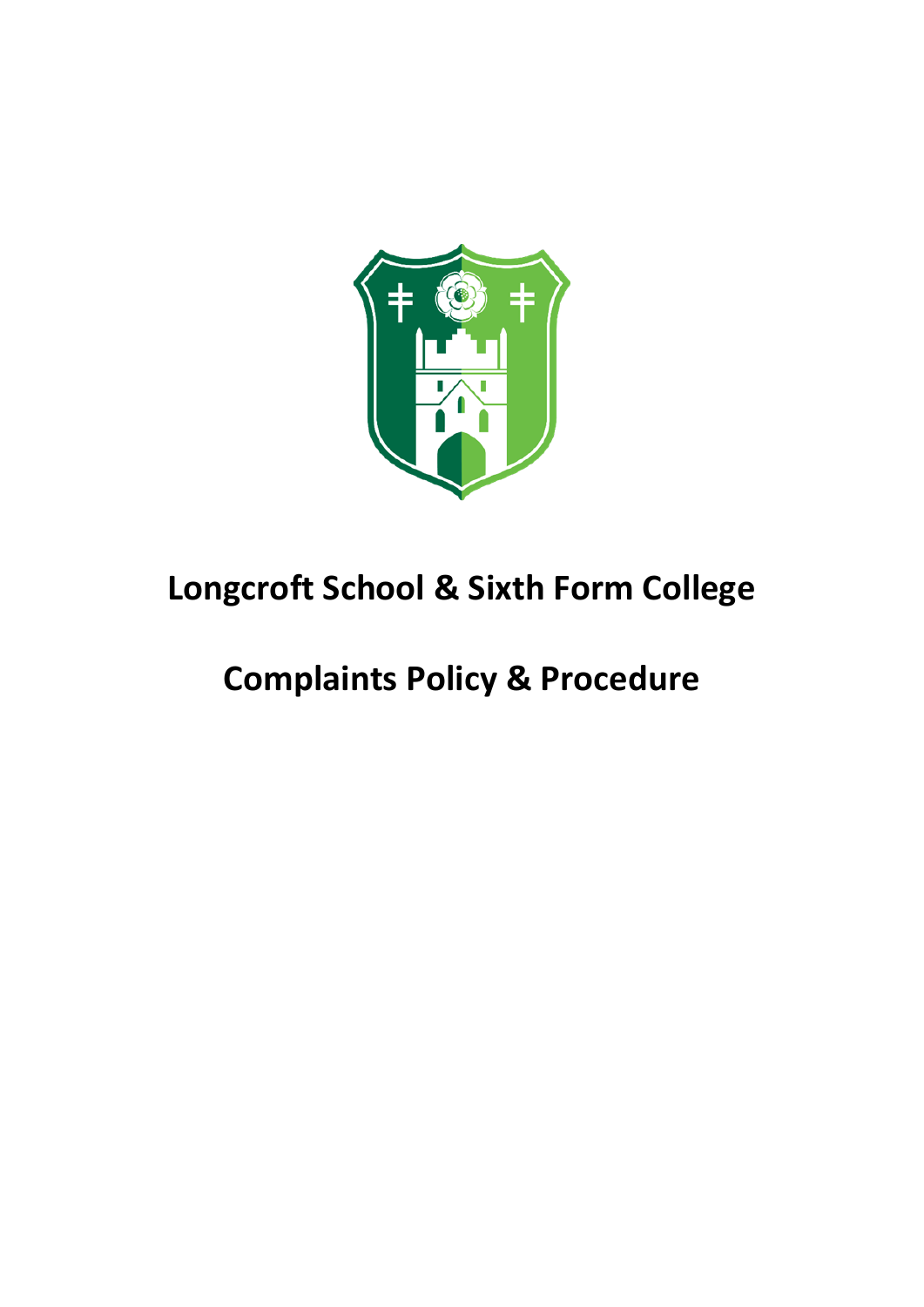

# **Contents**

| Introduction                                                 | $\overline{2}$ |
|--------------------------------------------------------------|----------------|
| <b>Objectives and Targets</b>                                | $\overline{2}$ |
| Stages in the Procedure                                      | 3              |
| Monitoring and Reporting                                     | 3              |
| Monitoring and Reviewing Complaints                          | 4              |
| Governing Body Review                                        | 4              |
| Stage 1: (informal) complaint considered by staff member     | 5              |
| Stage 2: (formal) complaint considered by Deputy Headteacher | 6              |
| Stage 3: Complaint considered by Head of School              | 6              |
| Complaints about a Governor or Chair of Governors            | 7              |
| Stage 4 Complaint heard by Governing Body Complaints Appeal  | 7              |
| Panel                                                        |                |
| Notification of the Panel's decision                         | 8              |
| Unreasonable Complaints                                      | 9              |
| Complaints made to the Local Authority                       | 11             |
| <b>Recording of Complaints</b>                               | 11             |
| Publicising the Policy and Procedure                         | 11             |
| Appendix 'A' Flowchart for Complaints Procedure              | 12             |
| Appendix 'B' Complaints Form                                 | 13             |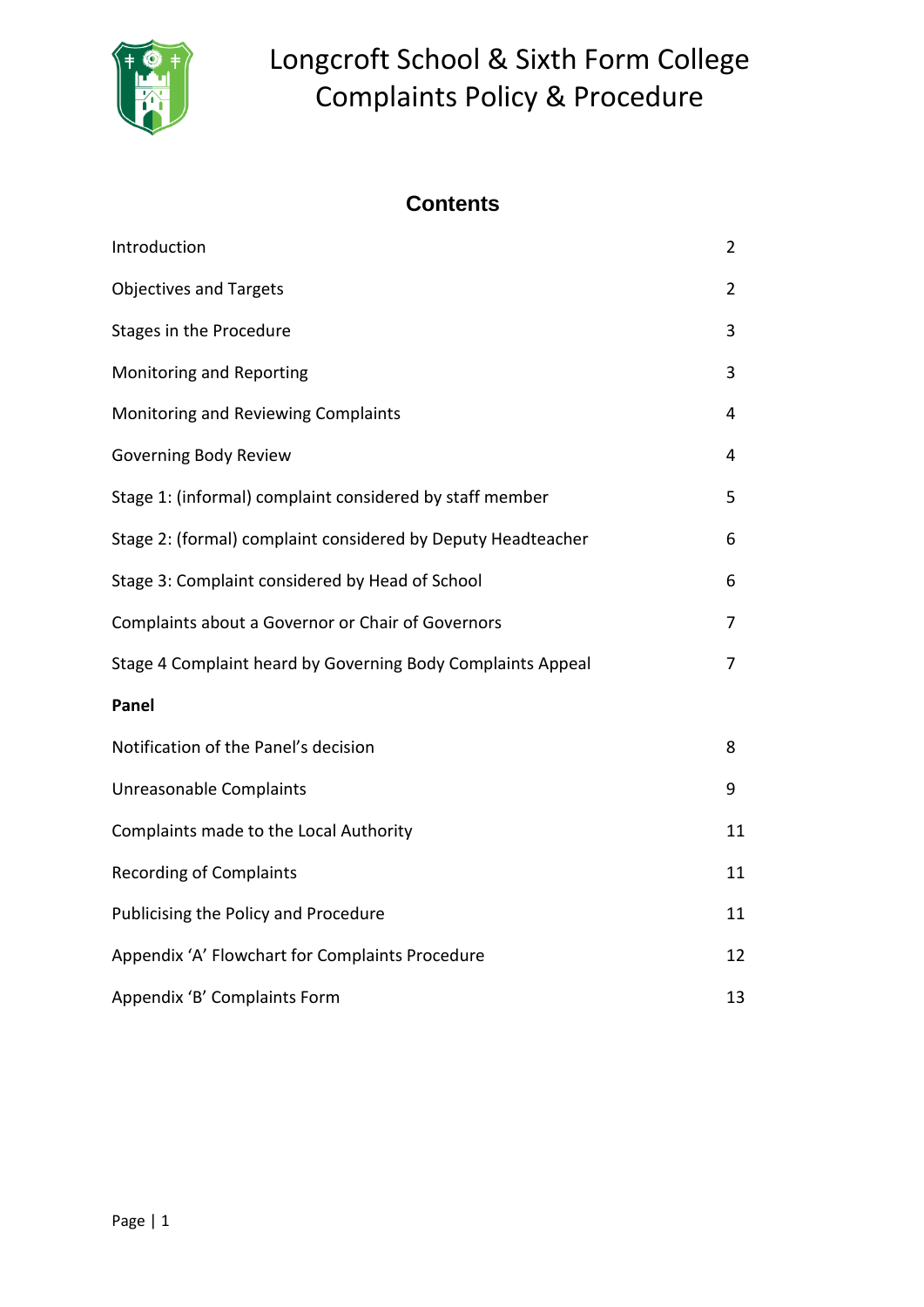

### **Introduction**

The Governors of Longcroft School are committed to ensuring that the highest standards are maintained at the School, both in the provision of education to pupils, and in every other aspect of the running of the school. A complaints procedure is an important part of the management of a well-run school, allowing parents of Longcroft pupils the opportunity to voice any concerns they may have through appropriate channels. This policy explains the procedure which has been adopted by the governing body to ensure a timely systematic and fair approach to the resolution of those concerns.

This policy meets the required standards as set out in Section 29 of the Education Act 2002 that all schools have procedures in place for dealing with complaints. Any person, including members of the general public may make a complaint about any provision of facilities or services that a school provides unless separate statutory procedures apply e.g. pupil exclusions.

In order for complaints to be resolved as quickly and fairly as possible, Longcroft requests that complainants do not discuss complaints publicly via social media such as Facebook, Instagram and Twitter. Complaints will be dealt with confidentially for those involved, and we expect complainants to observe confidentiality also.

It is important to be clear about the difference between a concern and a complaint. Taking informal concerns seriously at the earliest stage reduces the numbers that develop into formal complaints. We aim to ensure that concerns are handled, if at all possible, without the need for formal procedures. Our formal complaints procedure is only necessary if all efforts to resolve the concern informally are unsuccessful.

#### **Objectives and Targets**

To be effective our complaints procedure will:

- encourage informal resolution wherever possible;
- publish the complaints procedure and ensure it is accessible, be simple to understand and use;
- be impartial;
- be non-adversarial;
- allow swift handling with established time-limits for action and keep the complainant informed of progress;
- ensure a full and fair investigation by an independent person where necessary;
- respect the need for confidentiality;
- address all issues raised by a complainant, providing an effective response and appropriate redress where necessary;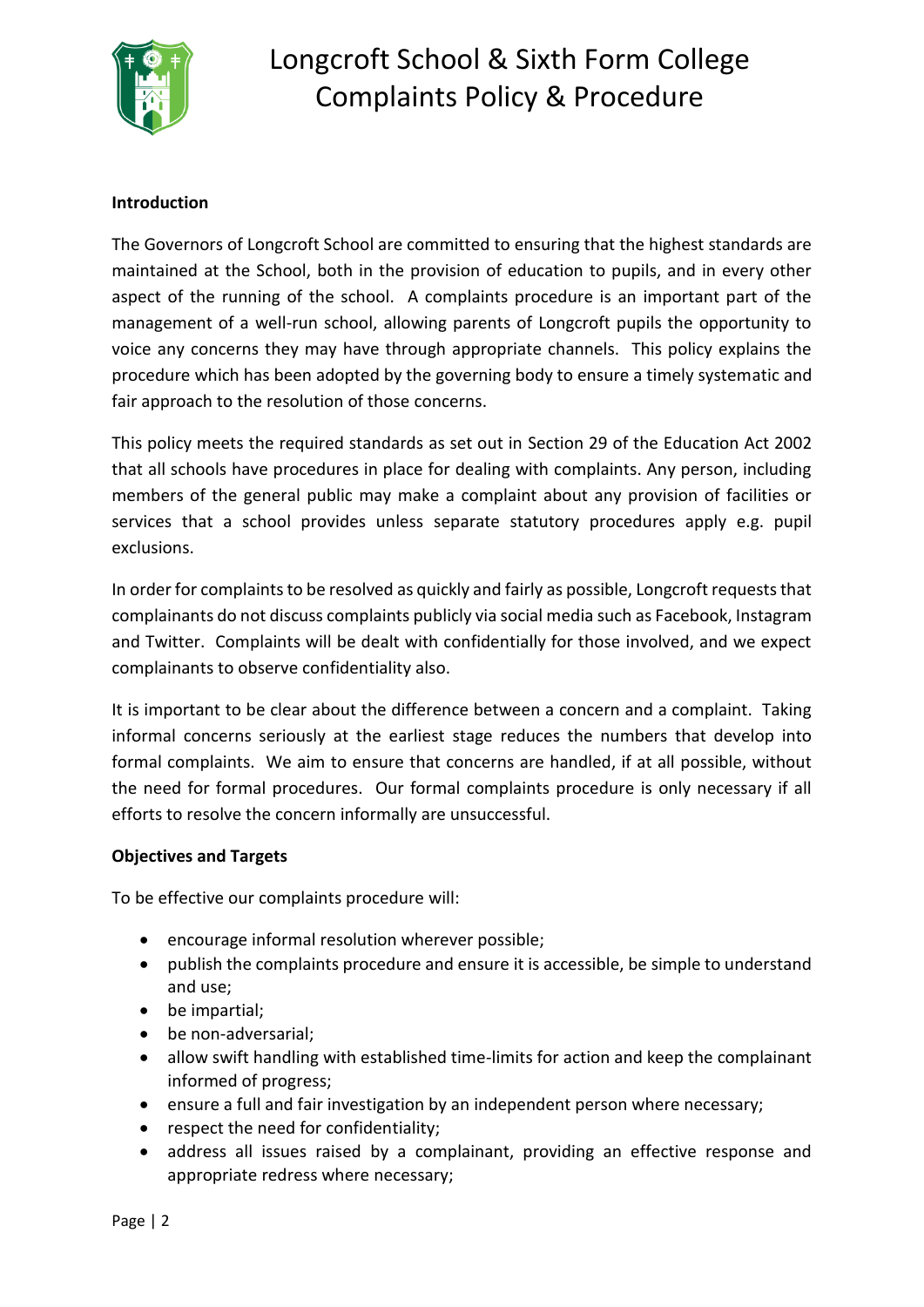

• provide information to the school's senior management team so that services can be improved.

### **Stages in the Procedure**

There are four stages in the School's complaints procedure. See Appendix A for a flow chart. At each stage we will remain mindful of ways in which a complaint can be resolved. It may be sufficient to acknowledge that the complaint is valid in whole or in part. In addition, it may be appropriate to offer one or more of the following:

- an apology;
- an explanation;
- an admission that the situation could have been handled differently or better;
- an assurance that the event complained of will not recur;
- an explanation of the steps that have been or will be taken to ensure that it will not happen again;
- an undertaking to review school policies in light of the complaint.

We encourage complainants to state what actions they feel might resolve the problem at any stage. An admission that the school could have handled the situation better is not the same as an admission of negligence.

At all times we will seek to identify areas of agreement between parties and to clarify any misunderstandings that might have occurred. This can create a positive atmosphere in which to discuss any outstanding issues.

A complaint should be submitted as soon as possible after the incident so that it can be investigated whilst events are still fresh in the minds of those involved, but it is recognized that this is not always possible. Complaints will therefore normally only be considered up to one year after the incident has happened. In exceptional circumstances, this can be extended.

#### **Monitoring and Reporting**

Longcroft will monitor and report all complaints received in order to learn and improve by looking at:

- Numbers of complaints
- Number of complaints received which were upheld
- Issues and key themes that the complaints have raised
- Lessons learnt
- Actions taken or being taken to improve as a result of the complaints made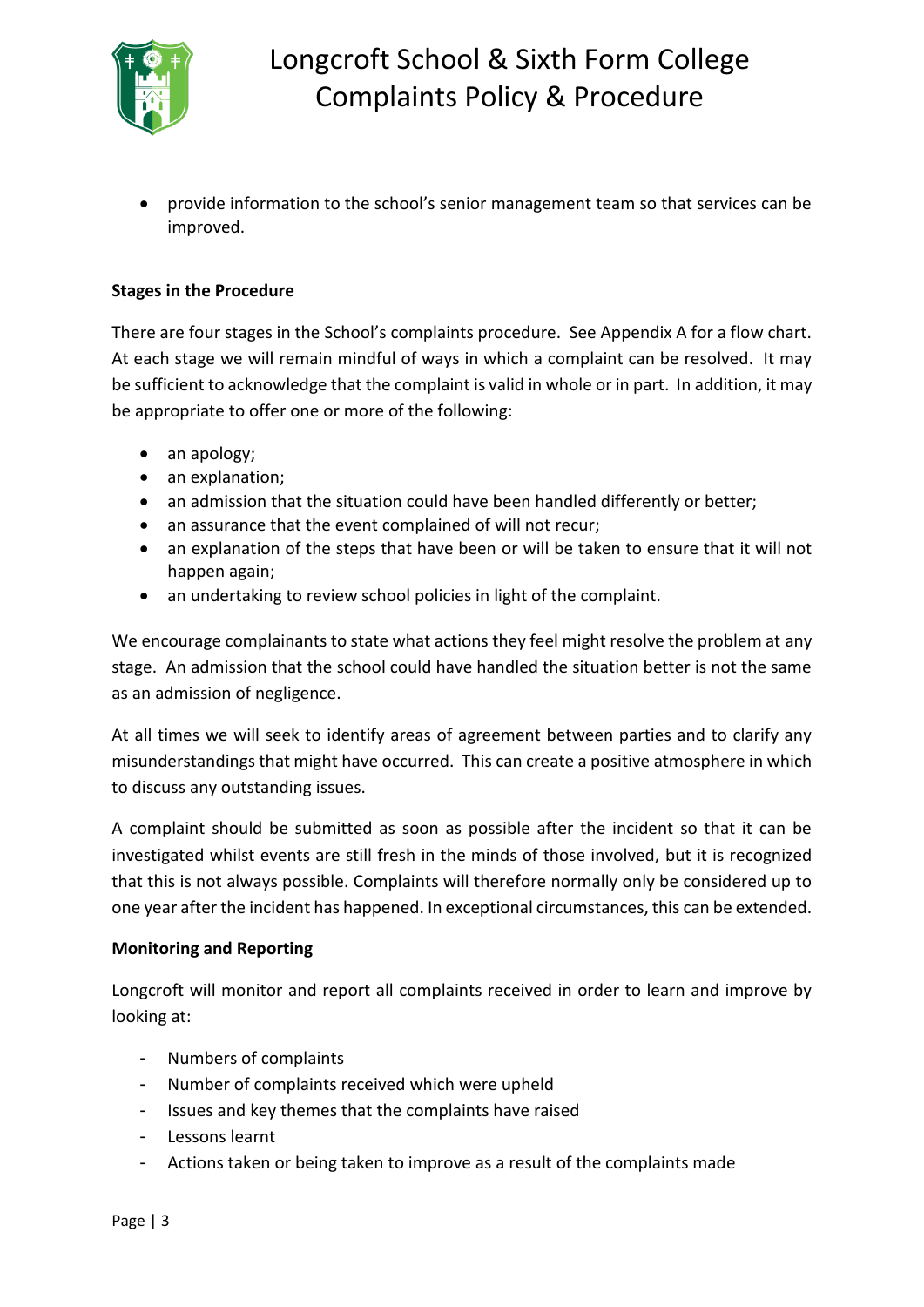

- To include reporting on praise and any other feedback and how that information is shared.

Complaints information shared with the whole Governing Body will not name individuals.

The policy will be evaluated in the light of complaints made and their resolution and changes made to the policy where necessary.

### **Monitoring and Reviewing Complaints**

The Governing Body will regularly review and monitor all complaints received, looking at outcomes, ensuring the effectiveness of the procedure, identify any trends and make any necessary changes.

### **Governing Body Review**

The governing body will review the complaints policy and procedure on a regular basis. The governing body will also be provided with information about complaints and actions taken. All information given to the governing body will be anonymized.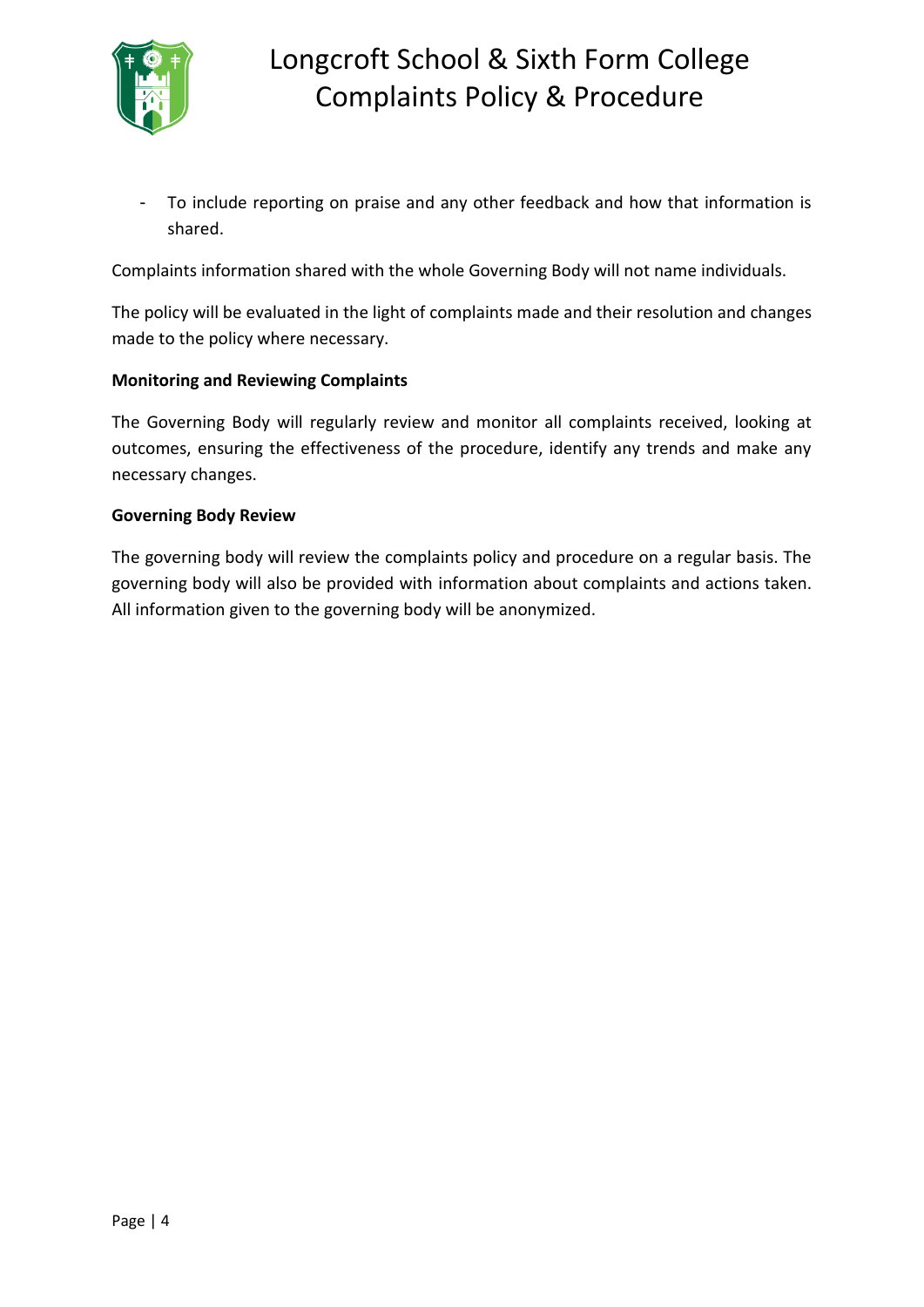

### **COMPLAINTS PROCEDURE**

### **Stage 1: (Informal) Complaint considered by member of staff**

Please contact your Care and Achievement Co-ordinator who work with a specific year group and who are the first point of call for parents.

**Year 7 & 8 – Mrs Newsam 07425 897509. Email: [zoe.newsam@longcroft.eriding.net](mailto:zoe.newsam@longcroft.eriding.net)**

**Year 9 – Mr Tong 07810 416081. Email: [graham.rong@longcroft.eriding.net](mailto:graham.rong@longcroft.eriding.net)**

**Year 10 – Mrs Brady 07388 722751. Email: [kay.brady@longcroft.eriding.net](mailto:kay.brady@longcroft.eriding.net)**

**Year 11 – Mrs Ellis 07900 394085. Email: [annette.ellis@longcroft.eriding.net](mailto:annette.ellis@longcroft.eriding.net)**

Most concerns can be quickly resolved by the Care and Achievement Co-ordinator. Where possible, the concerns should be put in writing and provided to the member of staff so that he/she is able to look into the matter.

If the complainant does not feel able to take up the issue with the Care and Achievement Coordinator, the complainant can ask the Head of Lower School, Head of Upper School or Head of Sixth Form to appoint another member of staff to deal with the complaint.

If the complaint is about the Head of School or a governor, the matter should be referred to the Executive Headteacher.

The Care and Achievement Co-ordinator will contact the complainant or arrange to meet with them to ensure that the nature of the complaint is fully understood and to determine what the complainant feels needs to be done to resolve the issue.

There may be a need for the Care and Achievement Co-ordinator to undertake an investigation and interview others to establish the facts, but he/she will try to deal with the complaint and seek to resolve the issue in an informal manner.

The complaint should be resolved within ten school days. If a longer period is required, the complainant should be informed of the reasons for this and be provided with a revised timescale.

Most parents' concerns can be adequately resolved by discussion with a class teacher, head of year or with other members of staff. There may be no need for the complaint to be put into writing at this stage. However, if the complainant wishes to take the matter further they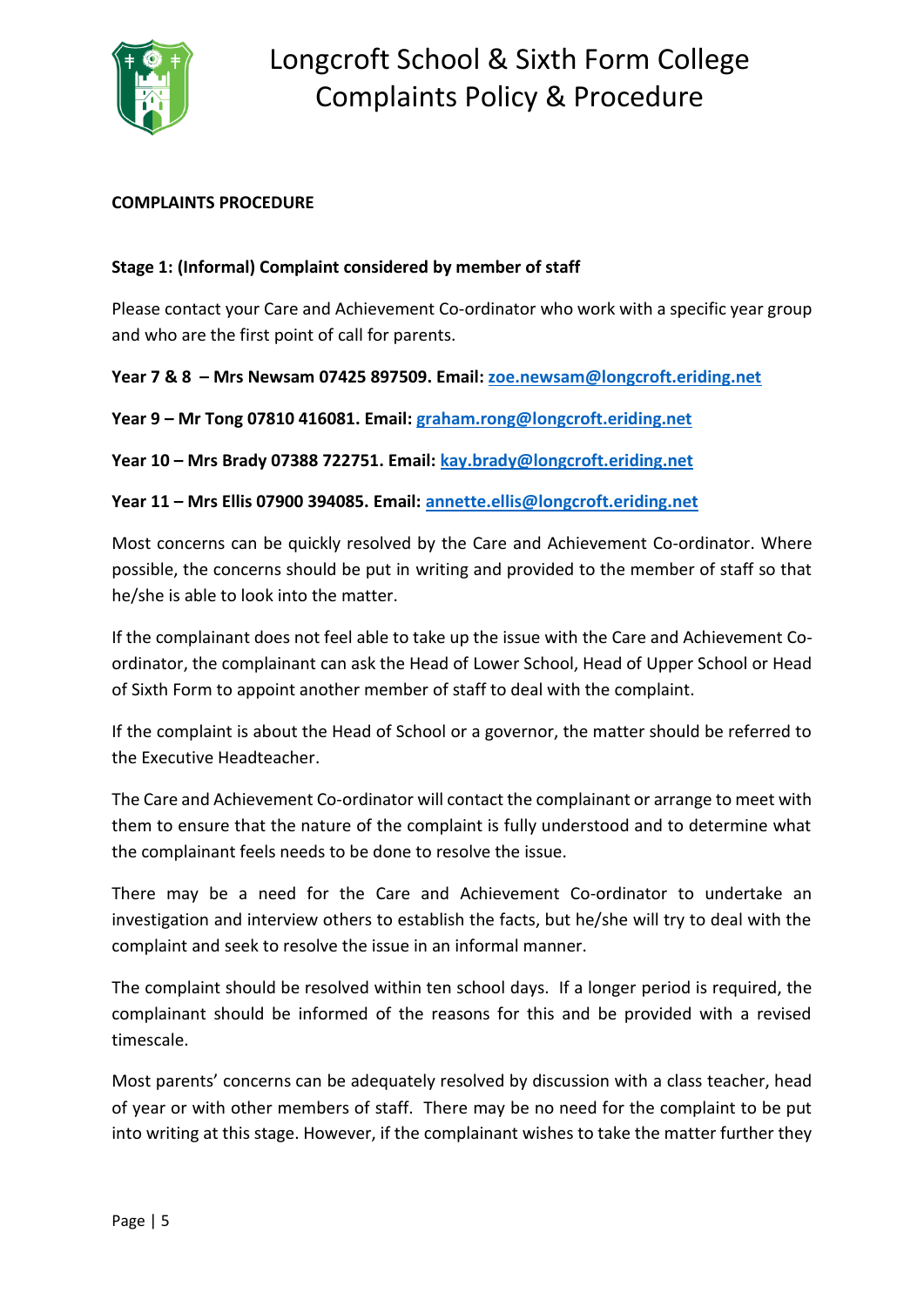

are requested to complete the complaints form (Appendix B) and return it to the school within ten school days.

# **Stage 2: (Formal) Complaint considered by the Deputy Headteacher or delegated senior leader**

If the concern has not been met to the complainant's satisfaction in the first instance by discussion then:

- The complainant puts the complaint in writing, using the complaints form (Appendix B), addressed to the Deputy Headteacher for Care and Achievement, Mr Rogers.
- The Deputy Headteacher, or a designated senior leader will investigate the circumstances of the complaint and may find it appropriate to ask for written statements from staff, or pupils and to call for any relevant documentation

If needed, the Deputy Headteacher or delegated senior leader will contact the complainant and arrange to meet with them to ensure that the nature of the complaint is fully understood and to determine what the complainant feels needs to be done to resolve the issue.

The Head of School or delegated senior leader will gather factual evidence and information. This may involve interviewing those involved in order to be able to fully respond to the complainant. The Head of School or delegated senior leader will keep appropriate records and inform the complainant of the outcome of the investigation. Feedback to the complainant may be given verbally in a meeting, but a formal response in writing will also be provided.

Stage 2 should normally be concluded within ten school days of the detail of the complaint being agreed. If a longer period is required, the complainant should be informed of the reasons for this and provided with a revised timetable.

# **Stage 3: Complaint considered by Head of School**

In a small number of cases, the matter may not be resolved even with the involvement of the Deputy Headteacher. When this happens, or the complaint is about the Head of School, the complainant should write to the **Executive Headteacher** detailing why they are not happy with the decision and send it to him/her through the school.

If the matter is not discussed with the Head of School, it is not normally possible to proceed further with the official complaints procedure. In this circumstance, the complaint should be submitted to the Executive Headteacher in writing stating the reasons why it has not been discussed with the Head of School. If the complaint is about the Head of School, he/she will need to be informed of the complaint in order for the matter to be investigated.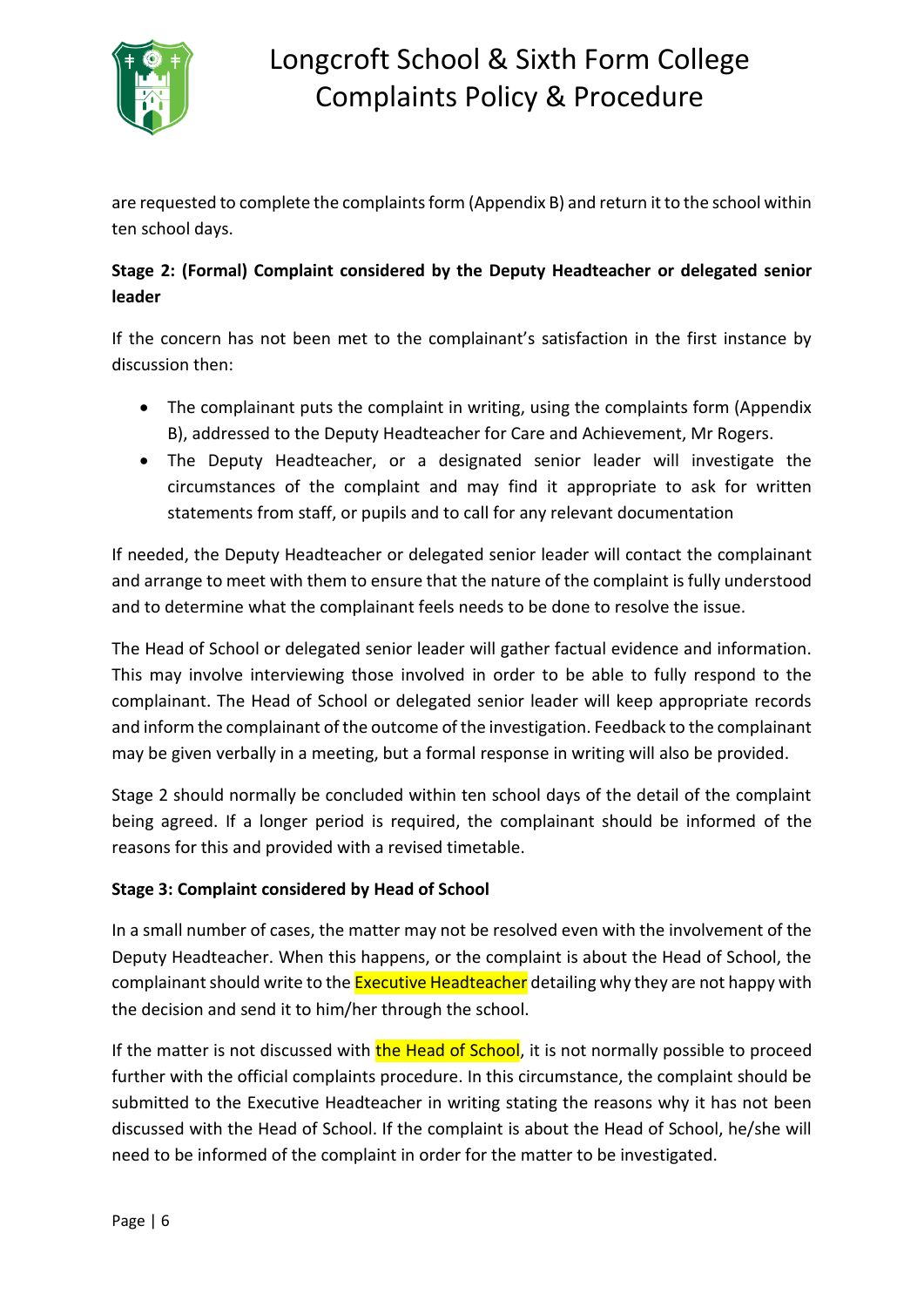

The Executive Headteacher will then review the decision of the Head of School. This may also require the Executive Headteacher to contact the complainant to clarify why they are not satisfied with the decision of the Head of School. The Executive Headteacher may ask for further information or ask someone to undertake additional investigations in which case a written report may be provided to the Executive Headteacher.

Feedback to the complainant may take place in a meeting, but a formal response in writing will also be given.

Stage 3 should normally be concluded within fifteen school days of the matter being referred to the Executive Headteacher. If a longer period is required, the complainant should be informed of the reasons for this and provided with a revised timescale.

The Executive Headteacher will inform the Chair of Governing Body about the complaint and may refer if appropriate.

# **Complaints about a Governor or Chair of Governors**

If a complaint is received about a governor, it should be considered by the Chair of Governors as a stage 3 complaint.

If the complaint is about the Chair of Governors, it should be considered by the Vice Chair of Governors or another governor who has not been involved in the complaint.

If there are no independent governors, the Governing Body may ask another Governing Body or an independent person to conduct the stage 3 investigation.

### **Stage 4: Complaint heard by Governing Body Complaints Appeal Panel**

The aim of the Complaint Review Panel meeting is to review how the school has managed the complaint, not to re-investigate the complaint itself.

This will include reviewing outcomes from Stages 1 and 2 and evaluating whether the school has followed its policies and procedures. The Panel should also give consideration to achieving reconciliation between the School and Complainant, although this is not always possible.

The Complaints Committee will be convened and review the decision of the Chair of Governors. The panel will not include any governor, including the Chair of Governors, who has had previous involvement in the case. The Panel's decision is final.

The panel will be convened within 20 school days of receipt of notification from the complainant and at a time that is convenient to all parties. If the meeting cannot be convened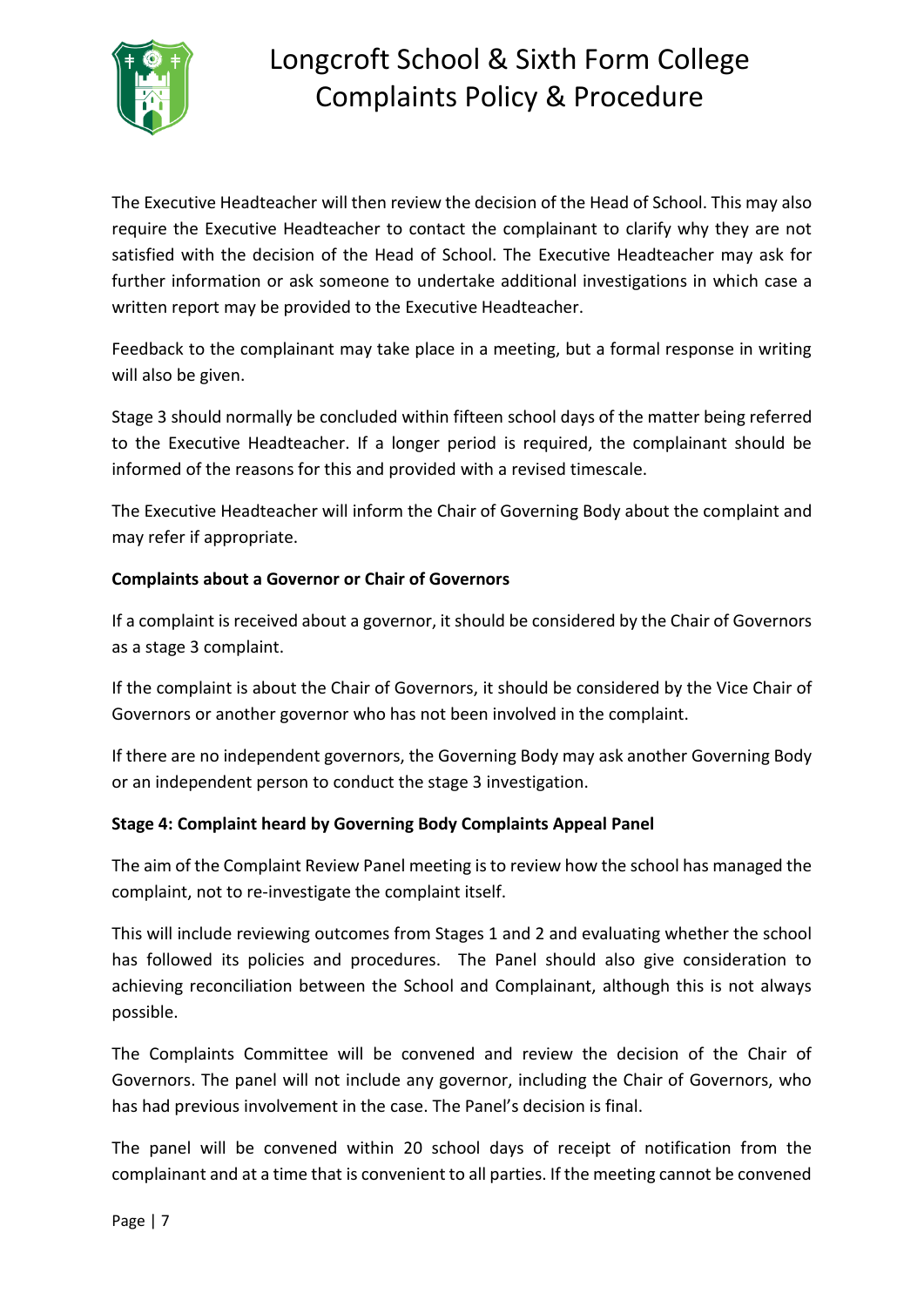

in this period, the complainant should be informed of the reasons for this and provided with a revised timescale. Where appropriate, witnesses may be invited to attend the meeting but will only be present for the part of the hearing in which they give evidence. At the panel meeting, the complainant will be given the opportunity to state their case as to why he/she is not satisfied with the outcome of the complaint. The panel will be provided with all the information that has been collated as part of the investigation. The Head of School, Executive Headteacher or Chair of Governors, as appropriate, will also be able to explain the school's actions and the reasons for the decision about the complaint.

The panel will consider the issue in private and can:

- dismiss the complaint in whole or in part;
- uphold the complaint in whole or in part;
- decide on the appropriate action to be taken to resolve the complaint;
- recommend changes to the school's policies, systems or procedures to ensure that problems of a similar nature do not recur.

If the Complaints Committee agrees that the outcome could lead to disciplinary action being taken against an employee of the school, the matter will be passed to the Disciplinary Committee. In this case, it is not the responsibility of the Complaints Appeal Panel to make a judgment about whether the employee is culpable, only that there is a case to answer. The complainant will be informed that the matter has been passed to the Disciplinary Committee for further consideration.

At this point, the Disciplinary Procedure adopted by the Governing Body will be followed.

If it is not possible for the Governor's Complaints Committee to consider the matter e.g. because there are no governors available who are independent of the issue that is being considered, the Governing Body will consider asking another Governing Body, or appoint independent people, to hear the complaint appeal.

### **Notification of the panel's decision**

The panel will inform the Complainant in writing of their decision, together with reasons, within five working days.

Should the complainant still not be satisfied with the outcome, he/she can refer the matter to the Secretary of State for Education at

The School Complaints Unit (SCU) Department for Education 2<sup>nd</sup> Floor, Piccadilly Gate

Page | 8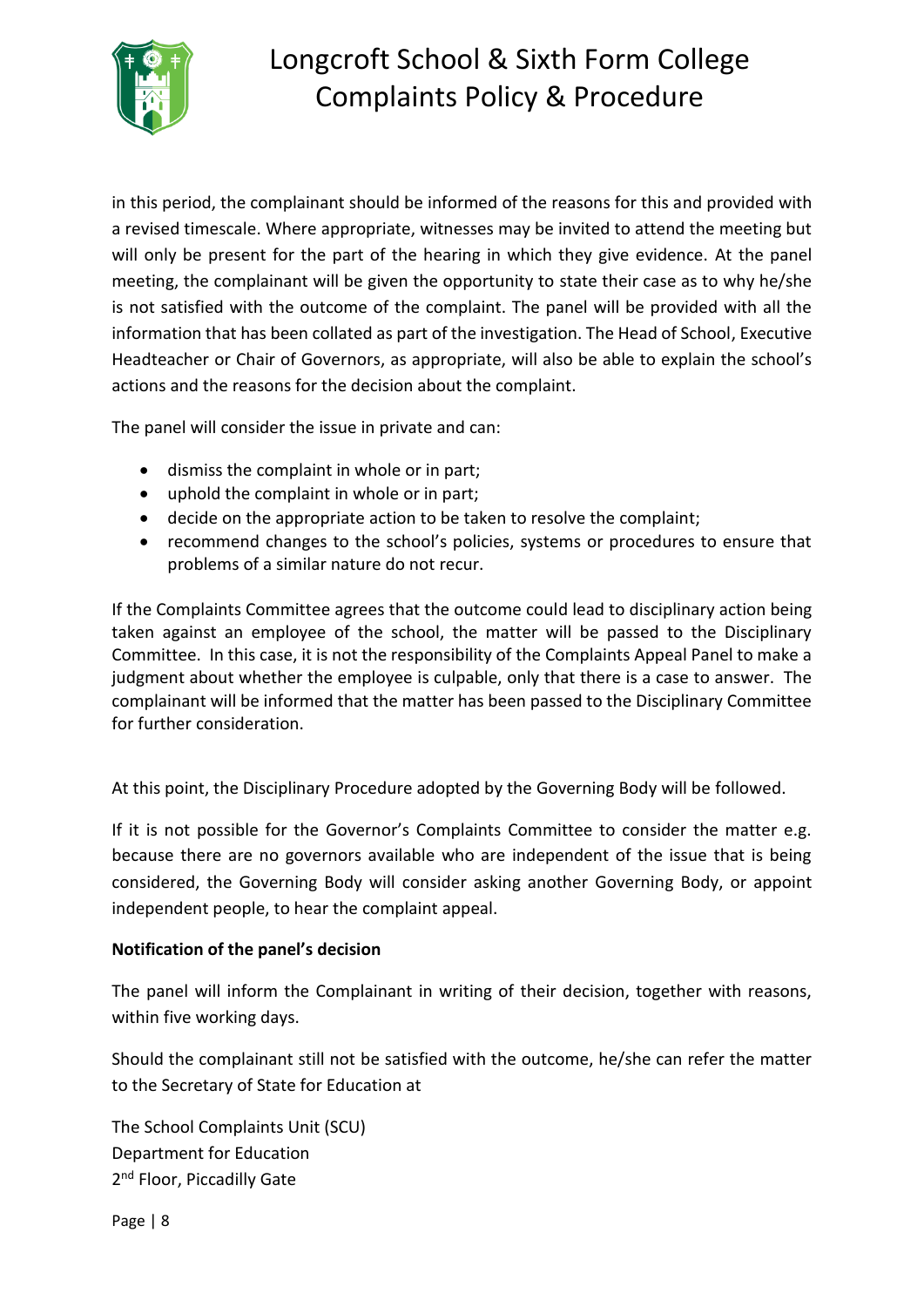

Manchester M1 2WD or online at [www.education.gov.uk/help/contactus](http://www.education.gov.uk/help/contactus)

Further information can be obtained from the School Complaints Unit National Helpline on 0370 000 2288. The School Complaints Unit will not re-investigate the substance of the complaint but will examine if the complaints policy and other relevant policies were followed in accordance with the provisions set out and that they adhere to education legislation.

## **Unreasonable Complaints**

Once the procedures have been exhausted, if the complainant continues to contact the school on the same issue, he/she will be informed that the matter has been dealt with and that no further correspondence will be entered into on the matter. Any new complaints raised by the complainant will, however, follow the normal procedure.

The school is committed to dealing with all complaints fairly and impartially, and to providing a high-quality service to those who complain. We will not normally limit the contact complainants have with the school. However, we do not expect our staff to tolerate unacceptable behaviour and will take action to protect staff from that behaviour, including that which is abusive, offensive or threatening.

The school defines unreasonable complainants as 'those who, because of the frequency or nature of their contacts with the school, hinder our consideration of their, or other people's complaints.

A complaint may be regarded as unreasonable when the person making the complaint: -

- refuses to articulate their complaint or specify the grounds of a complaint or the outcomes sought by raising the complaint, despite offers of assistance;
- refuses to co-operate with the complaints investigation process while still wishing their complaint to be resolved;
- refuses to accept that certain issues are not within the scope of a complaints procedure;
- insists on the complaint being dealt with in ways which are incompatible with the adopted complaints procedure or with good practice;
- introduces trivial or irrelevant information which the complainant expects to be taken into account and commented on, or raises large numbers of detailed but unimportant questions, and insists they are fully answered, often immediately and to their own timescales;
- makes unjustified complaints about staff who are trying to deal with the issues, and seeks to have them replaced;
- changes the basis of the complaint as the investigation proceeds;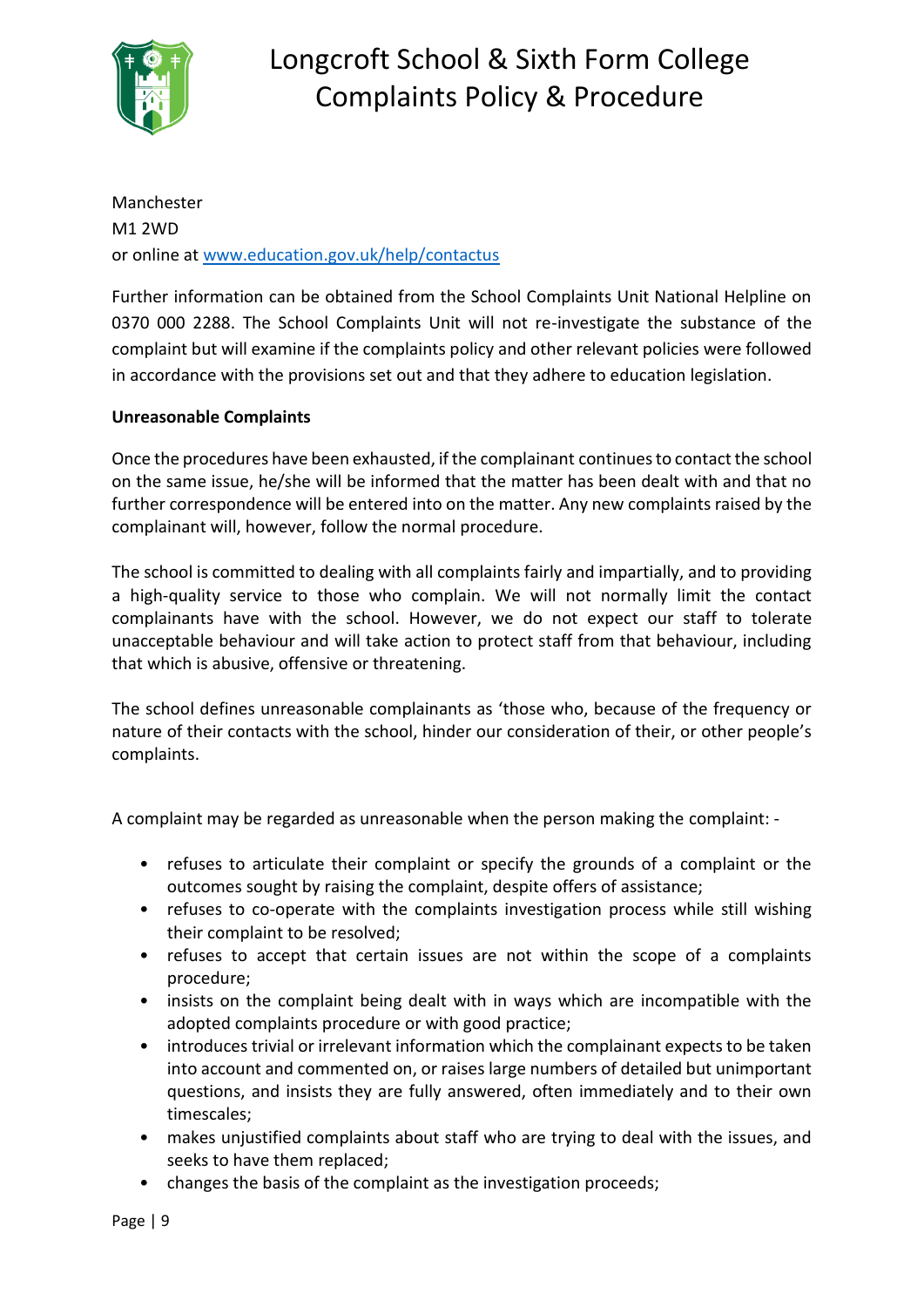

- repeatedly makes the same complaint (despite previous investigations or responses concluding that the complaint is groundless or has been addressed);
- refuses to accept the findings of the investigation into that complaint where the school's complaint procedure has been fully and properly implemented and completed including referral to the Department for Education;
- seeks an unrealistic outcome;
- makes excessive demands on school time by frequent, lengthy, complicated and stressful contact with staff regarding the complaint in person, in writing, by email and by telephone while the complaint is being dealt with.

A complaint may also be considered unreasonable if the person making the complaint does so either face-to-face, by telephone or in writing or electronically: -

- maliciously;
- aggressively;
- using threats, intimidation or violence;
- using abusive, offensive or discriminatory language;
- knowing it to be false;
- using falsified information;
- publishing unacceptable information in a variety of media such as in social media websites and newspapers.

Complainants should limit the numbers of communications with a school while a complaint is being progressed. It is not helpful if repeated correspondence is sent (either by letter, phone, email or text) as it could delay the outcome being reached.

Whenever possible, the Head of School, Executive Headteacher or Chair of Governors will discuss any concerns with the complainant informally before applying an 'unreasonable' marking.

If the behaviour continues the Head of School will write to the complainant explaining that their behaviour is unreasonable and asking them to change it. For complainants who excessively contact the school causing a significant level of disruption, we may specify methods of communication and limit the number of contacts in a communication plan. This will usually be reviewed after 6 months.

In response to any serious incident of aggression or violence, the concerns and actions taken will be put in writing immediately and the police informed. This may include banning an individual from the school

### **Complaints made to the local authority**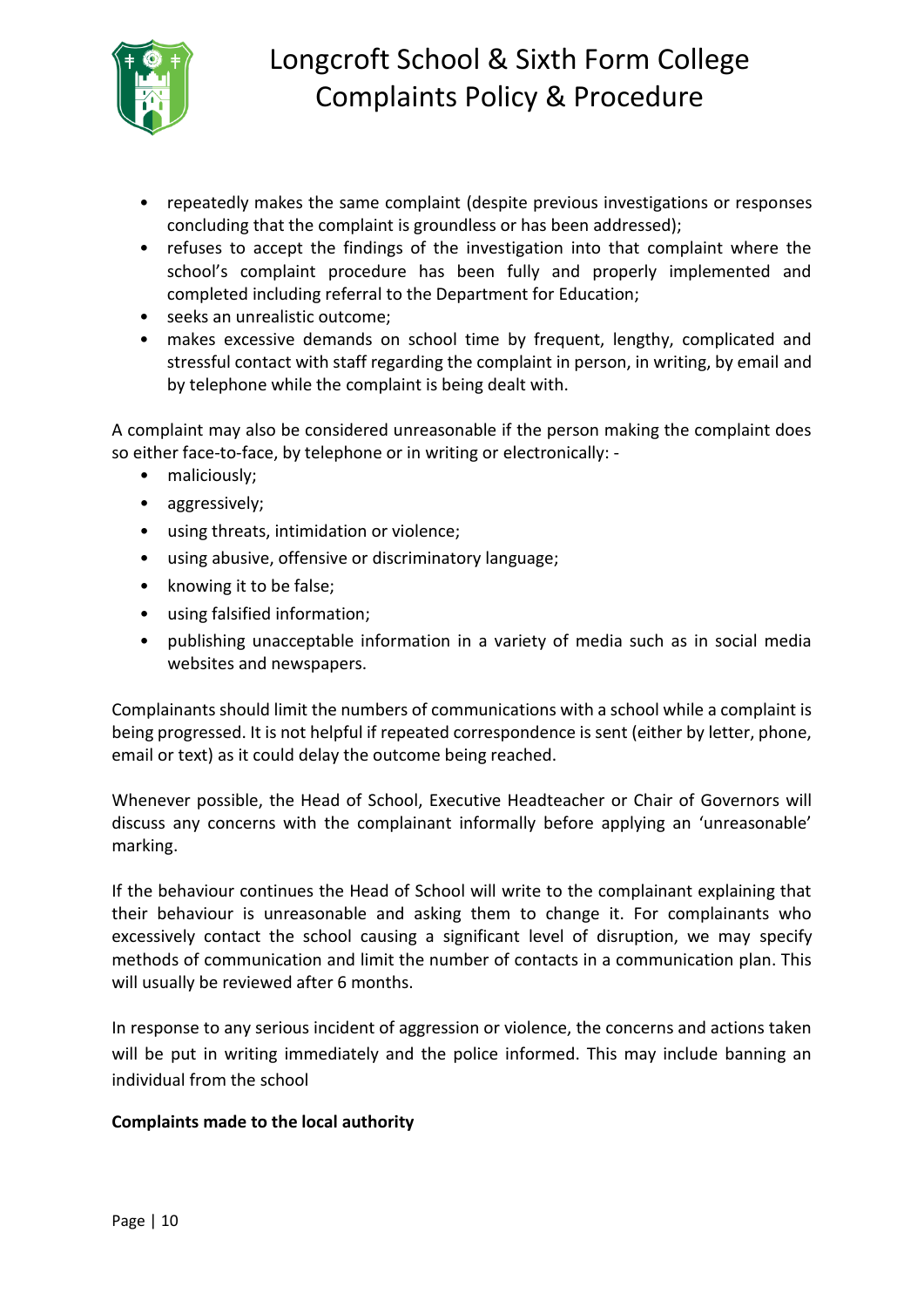

If the local authority receives a written complaint about a school, the Head of School will be contacted to ensure that he/she is aware of the complaint and asked to deal with it under the school's complaints policy and procedure. **The local authority does not investigate complaints about a school, and will refer the matter back to the school to be dealt with through this policy**

The local authority will ensure that the Head of School and Chair of Governors receive copies of any documentation sent to it by the complainant. If the complainant requests that copies are not sent to the school, then he/she will be advised that an investigation cannot be undertaken.

## Recording Complaints

The progress of all complaints together with the final outcome will be recorded by the Deputy Head for Care and Achievement.These findings will be made available to the Complainant and where relevant the person complained about. This will be available for the Head of School/Executive Headteacher. Initially a complaint may be made in person or by telephone and if unresolved needs to be put in writing (see Appendix B). At the end of a meeting or telephone call, the member of staff will ensure that the Complainant and the school have the same understanding of what was discussed and agreed. A brief note of meetings and telephone call will be kept and a copy of any written response added to the record.

### **Publicising the policy and procedure**

Details of Longcroft's complaints policy and procedures are published on the School website

#### **APPENDIX A: FLOW CHART**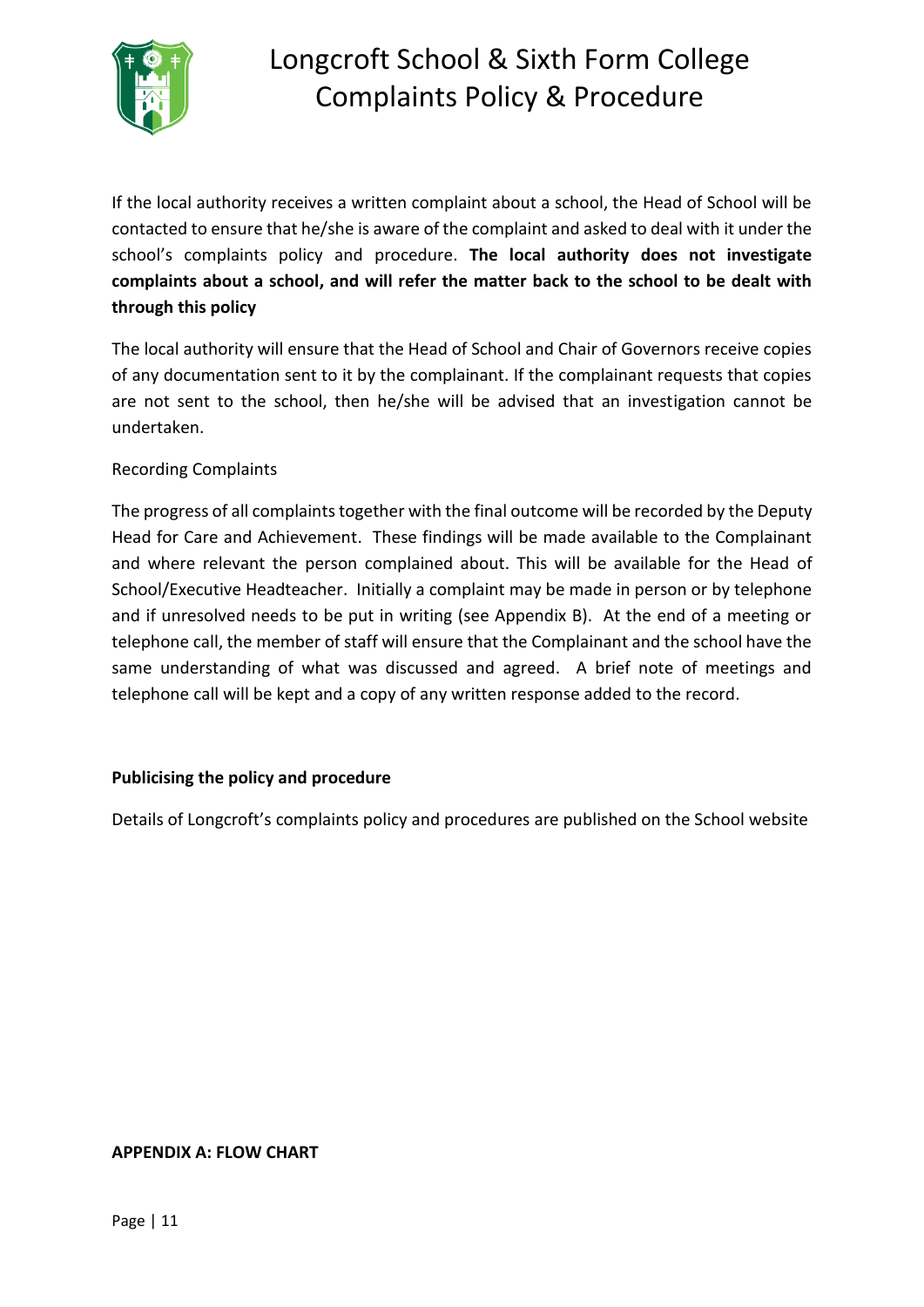

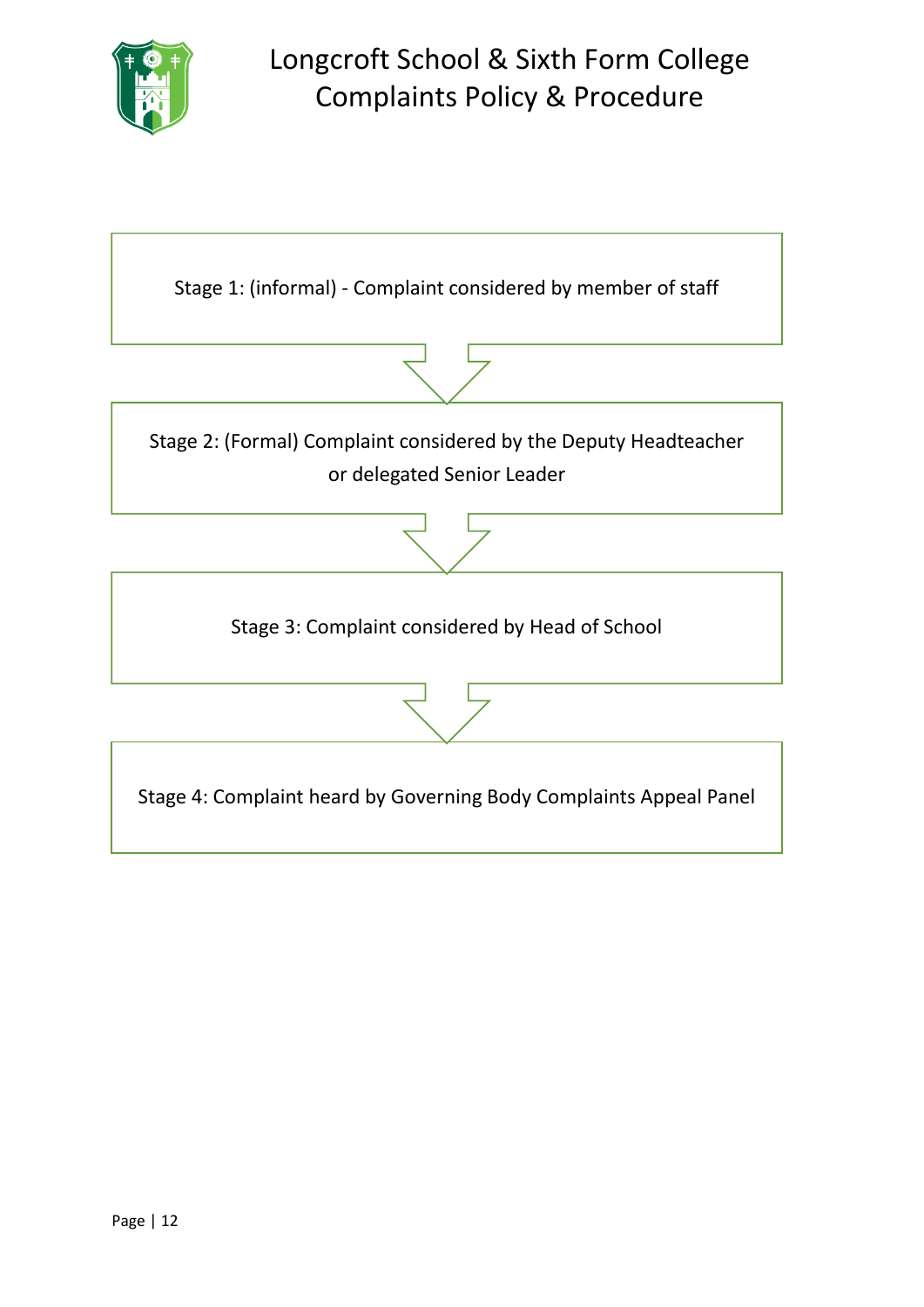

#### **APPENDIX B: COMPLAINTS FORM**

Please complete and return to …………………………….. (Care and Achievement Co-coordinator) who will acknowledge receipt and explain what action will be taken

| <b>Your Name:</b>                         |  |
|-------------------------------------------|--|
| <b>Pupil Name:</b>                        |  |
| <b>Year Group:</b>                        |  |
| Your relationship to the<br>pupil:        |  |
| <b>Address:</b><br>(including Postcode)   |  |
| <b>Daytime telephone</b><br>number:       |  |
| <b>Evening telephone</b><br>number:       |  |
| Please give details of<br>your complaint: |  |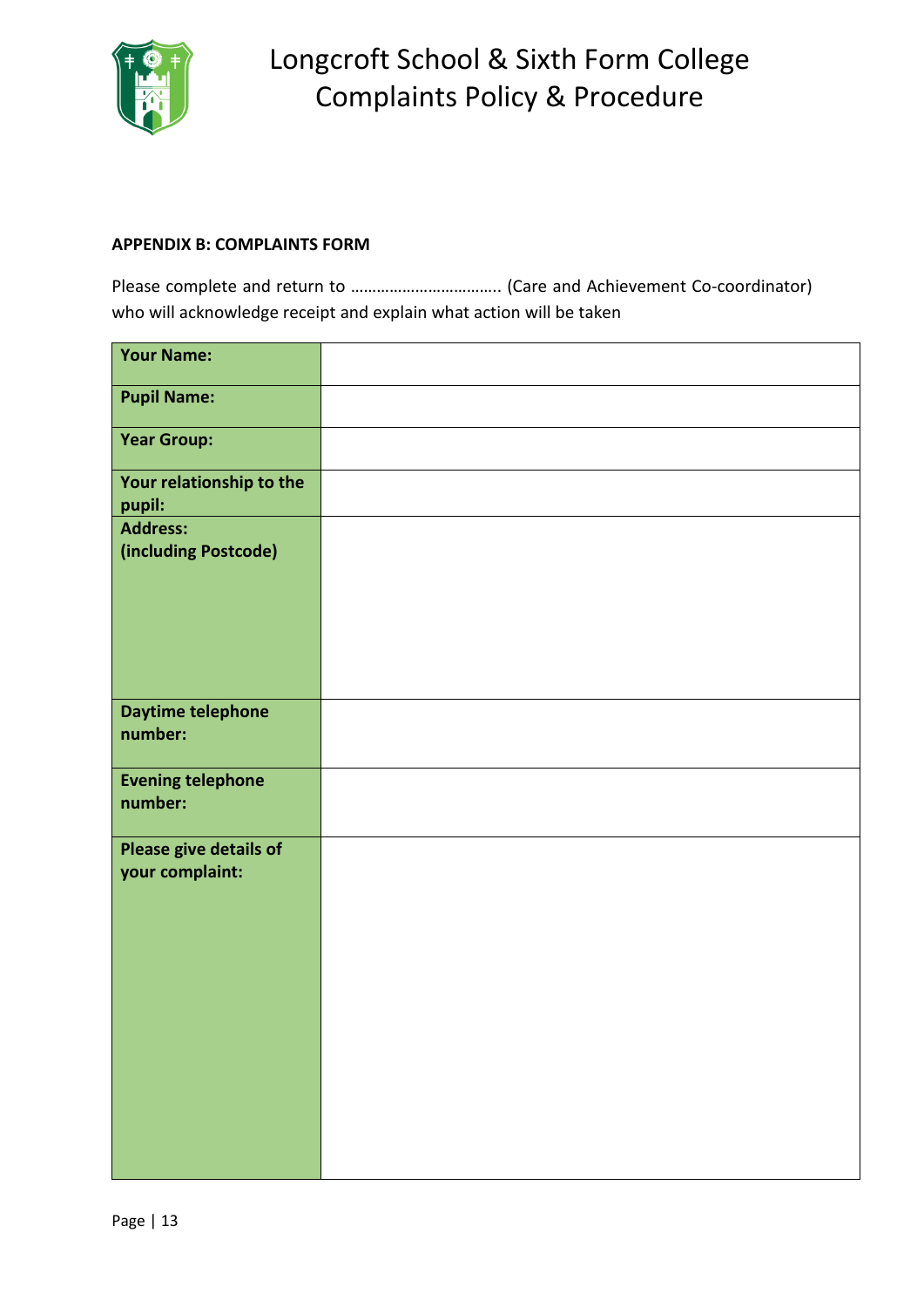

| What action, if any,<br>have you already taken<br>to try and resolve your<br>complaint?<br>(who did you speak to<br>and what was the<br>response?) |  |
|----------------------------------------------------------------------------------------------------------------------------------------------------|--|
| What actions do you<br>feel might resolve the<br>problem at this stage?                                                                            |  |